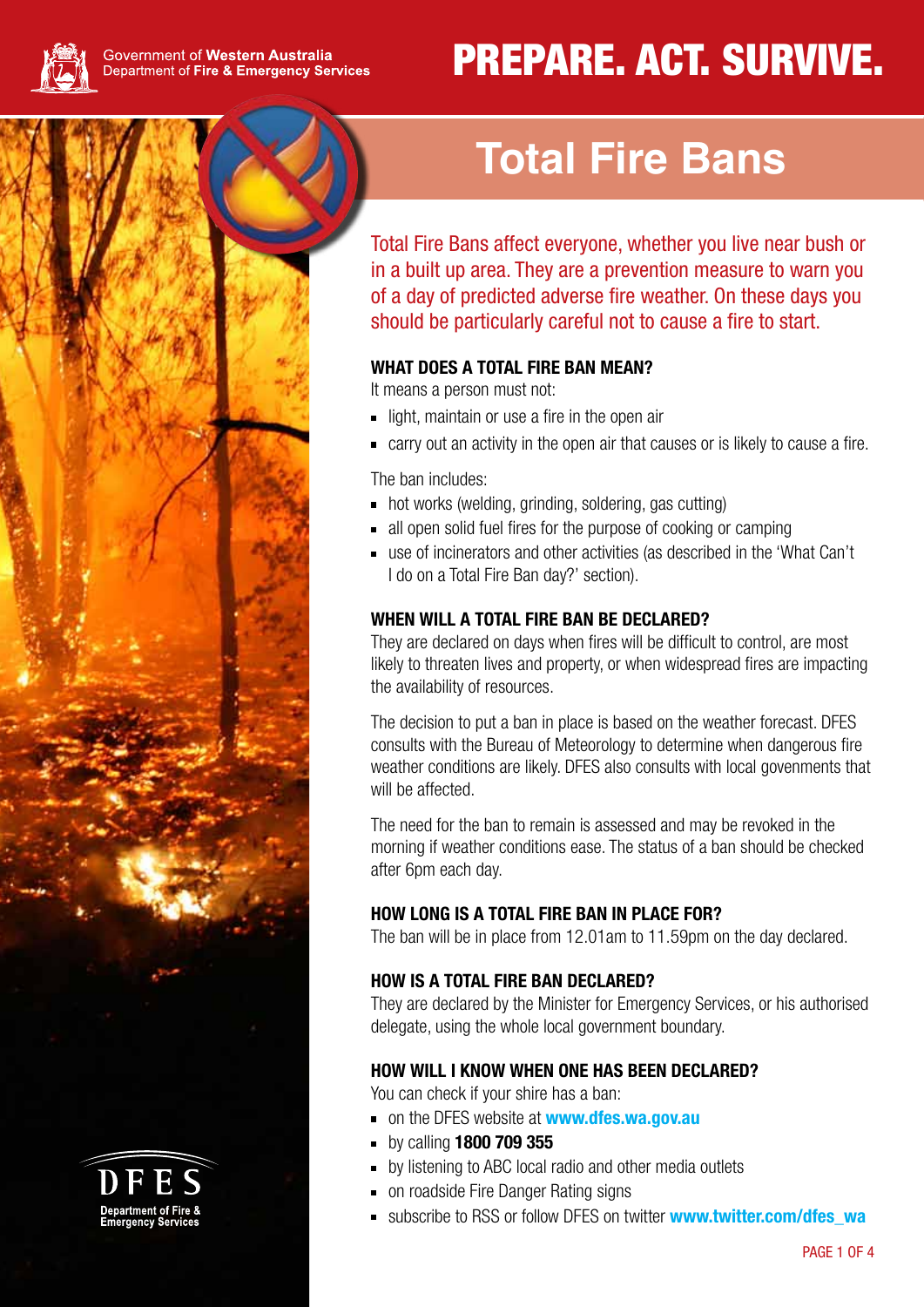

## PREPARE. ACT. SURVIVE.

# **Total Fire Bans**

#### **WHAT ARE THE PENALTIES FOR IGNORING A TOTAL FIRE BAN?**

You could be fined up to \$25,000 and/or jailed for 12 months, if you ignore a ban.

#### **CAN I GET AN EXEMPTION TO CARRY OUT WORK DURING A TOTAL FIRE BAN?**

Some industries and activities may be given an exemption depending on the nature of their activity.

### **HOW CAN I GET AN EXEMPTION?**

An exemption may be granted if you can show you are taking proper steps to prevent any fire spreading, and that you can control and put out any fire that may start.

Exemptions can cover specific times and locations, and can be changed or cancelled at any time.

You need to apply for an exemption in writing by completing an exemption application form, available at **www.dfes.wa.gov.au**

#### **WHAT CAN'T I DO ON A TOTAL FIRE BAN DAY?** BBQs

#### **Can I use my BBQ?**

This depends on what type of BBQ or cooker you have, and where it is located. During a Total Fire Ban you cannot light or use a fire in the open air. Undercover areas such as patios, pergolas and huts that are open or partially open to the weather are deemed to be in the open air.

#### **Solid fuel**

No. You cannot use any BBQ or cooker that requires solid fuel such as wood or charcoal. This includes wood fired ovens or stoves, and Weber like BBQs.

#### **Gas**

Yes. You can use a gas BBQ for cooking if it has an enclosed flame and:

- All flammable material is cleared five metres away from around your BBQ.
- Your BBQ is never left unattended.
- **BBQs with exposed flames cannot be used.**

#### Electric

Yes. You can use an electric BBQ where there is no flame.

#### **What happens if I don't have a five metre buffer zone for my BBQ?**

In residential areas where there is not enough space to create your five metre buffer, due to a fence or building, you must:

- Ensure the area around your BBQ is free from flammable material.
- Ensure no burning or hot material escapes this area.
- Be in reach of a garden hose.
- Short green grass less than five centimetres in height, paving stones, bricks and reticulated gardens are not considered to be flammable.

#### **Can I have a BBQ in my local park?**

Yes. But only under strict conditions. If you are in a public space or park you must only cook in an area sign posted as a BBQ area. You can only use an electric or gas appliance that has an enclosed flame. All flammable material must be cleared five metres around the appliance. Short green grass less than five centimetres in height, paving stones, bricks and reticulated gardens are not considered to be flammable. You cannot use solid fuel such as wood or charcoal in the open air.

#### **Can I use my wood fired pizza oven?**

No. You cannot use solid fuel such as wood or charcoal in the open air this includes outdoor wood fired pizza ovens. Undercover areas such as patios, pergolas and huts that are open or partially open to the weather are deemed to be in the open air.

#### Tools and Equipment **Can I use a chainsaw, plant or grass trimmer, or lawn mower?**

Yes. These activities can be undertaken in suburban or built up areas, but not in bush or other areas where their use is likely to cause a fire. If possible postpone this work as the risk of starting a fire is extremely high.

#### **Can I use a generator?**

Yes. This can be undertaken in suburban or built up areas, but not in bush or other areas where their use is likely to cause a fire. If possible postpone this work as the risk of starting a fire is extremely high.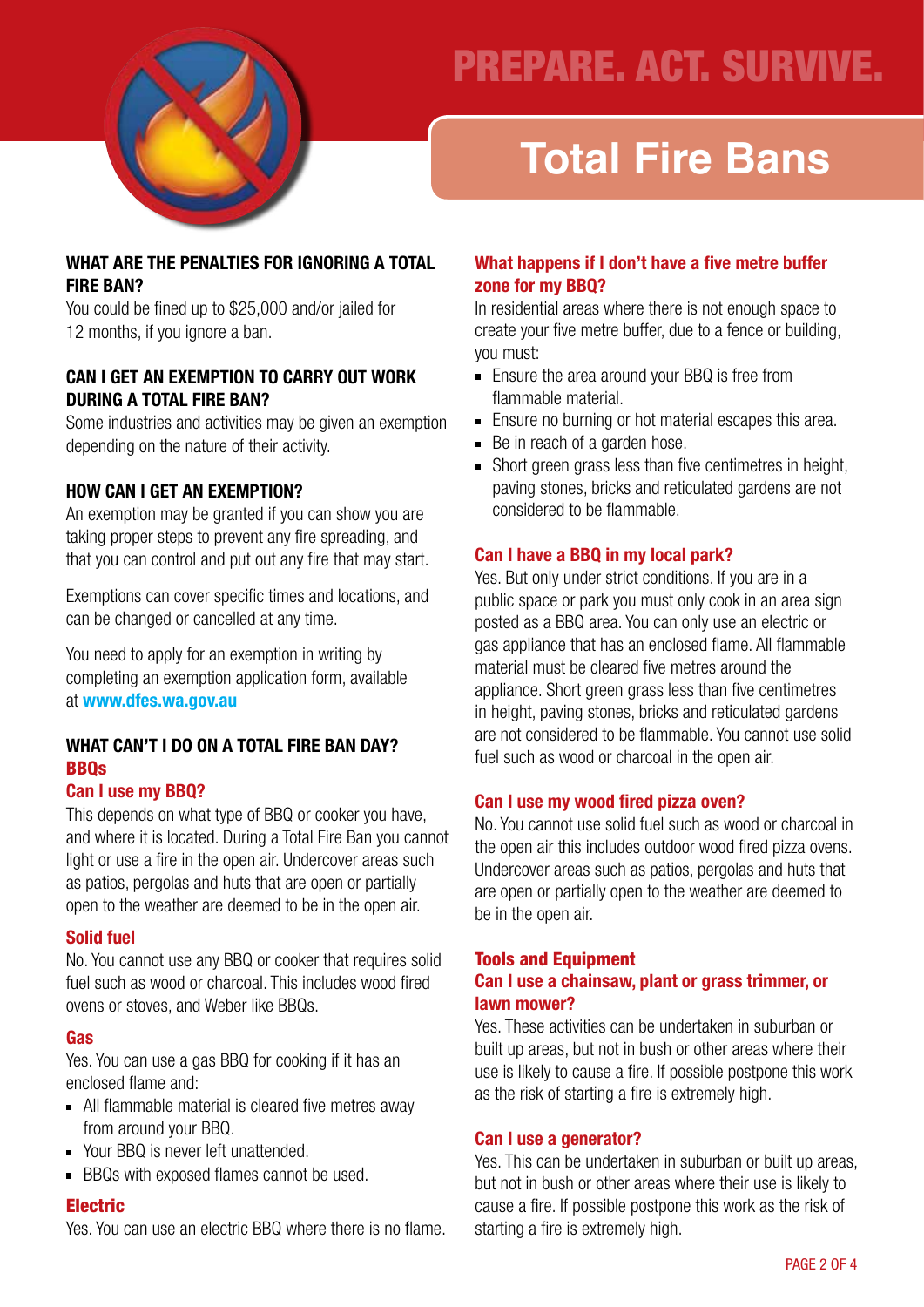

## PREPARE. ACT. SURVIVE.

# **Total Fire Bans**

#### **Can I use equipment and machinery (e.g. bobcats, excavators, bulldozers etc)?**

Yes. But only if a Harvest and Vehicle Movement Ban has not been implemented by your local government and not in the bush or other areas where their use is likely to cause a fire. If possible postpone this work as the risk of starting a fire is extremely high. Their use is permitted in suburban or built up areas where the area is sufficiently cleared of flammable material to prevent a fire escaping.

#### **Can I do grinding, welding or other forms of 'hot works'?**

These types of activities are not allowed in the open air at all unless you have an exemption.

#### **Can I use an angle grinder, power tools or welder inside my shed?**

This depends on the type of shed you are working from. You cannot use any of these if your shed has one or more open sides that are exposed to the weather. This is because of the risk of wind blowing through and causing sparks to land on flammable material starting a bushfire. You can use these tools inside your shed if it is fully enclosed on all sides, and has a door and roof to prevent sparks blowing outside. Please be aware of general safety risks when working inside enclosed spaces, including the risk of fumes.

#### **Can I burn leaves, garden waste and grass cuttings, or use an incinerator?**

No. During a Total Fire Ban it is illegal to:

- $\blacksquare$  light, maintain or use a fire in the open air
- carry out any activity that causes or is likely to cause a fire in the open air

### Camping and Recreation

### **Can I light a camp fire?**

No. During a Total Fire Ban it is illegal to:

- $\blacksquare$  light, maintain or use a fire in the open air
- carry out any activity that causes or is likely to cause a fire in the open air

### **Can I cook while camping outdoors?**

No. You cannot:

- $\blacksquare$  light a camp fire or maintain a fire in the open air
- use any solid fuel such as wood or charcoal for cooking
- carry out any activity that causes or is likely to cause a fire in the open air

If you are in a public space or park you must only cook in an area sign posted for the purpose. You can only use an electric or gas appliance that has an enclosed flame. All flammable material must be cleared five metres around the appliance.

#### **Can I drive on to my bushland block and go camping?**

Yes. But only if a Harvest and Vehicle Movement Ban has not been implemented by your local government and the road, track and camping area used is sufficiently cleared of flammable material to prevent a fire escaping. You cannot light a camp fire see 'Can I cook while camping outdoors?' for details.

#### **Can I ride my motorbike/motocross bike or quad bike in bush or on a paddock or track?**

Yes. But only if a Harvest and Vehicle Movement Ban has not been implemented by your local government and the road, track and camping area used is sufficiently cleared of flammable material to prevent a fire escaping.

#### **Can I use a dune buggy?**

Yes. But only if a Harvest and Vehicle Movement Ban has not been implemented by your local government and the road, track and camping area used is sufficiently cleared of flammable material to prevent a fire escaping.

#### Farming and Industry **Can I harvest my crop?**

Yes. But only if a Harvest and Vehicle Movement Ban has not been implemented by your local government. Additionally, check with your local government regarding any fire suppression equipment that may be required to be onsite while harvesting.